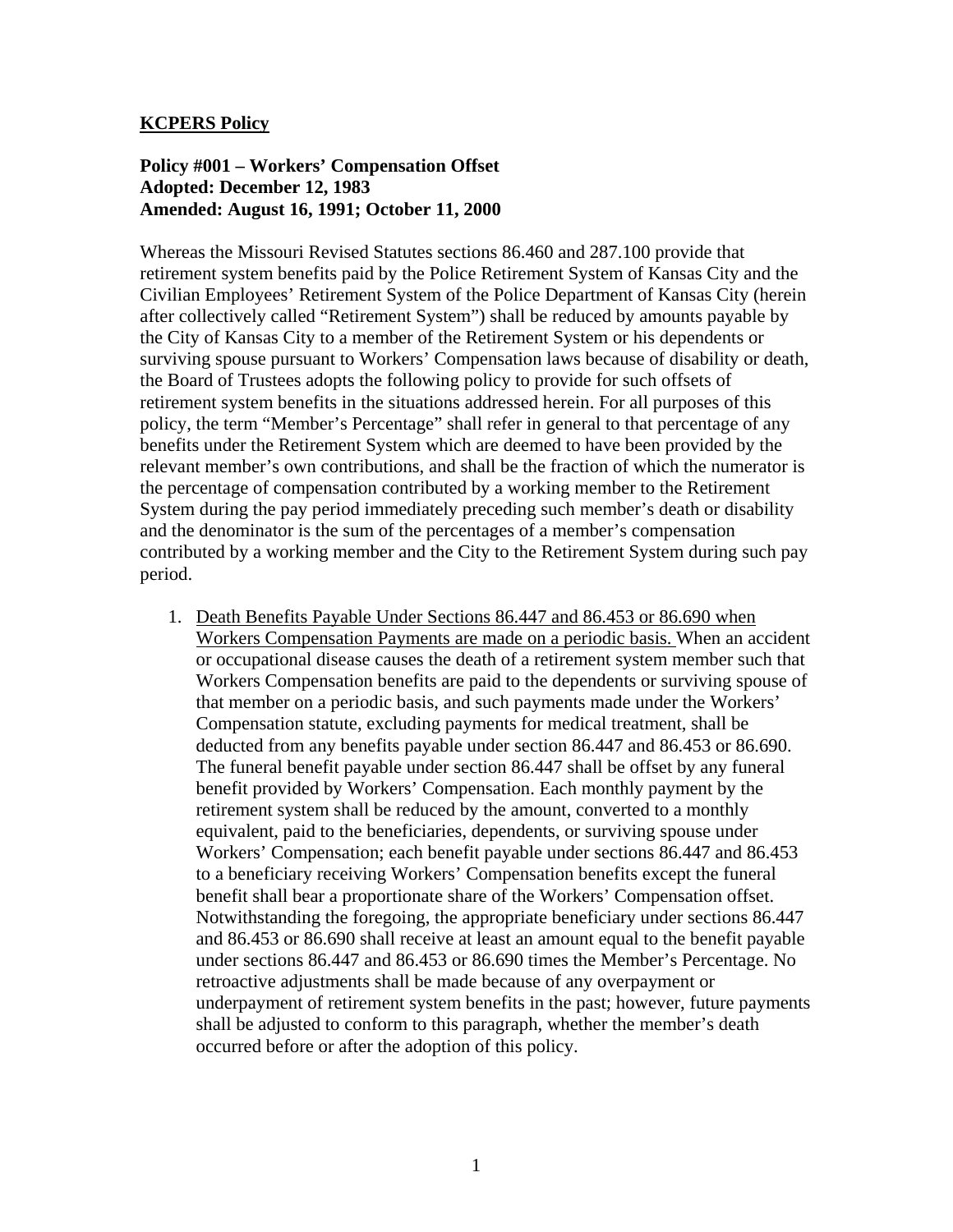# **Policy #001 Workers' Compensation Offset**

- 2. Death Benefits Payable under 86.447 and 86.453 or 86.690 when Workers' Compensation Payments are made in a lump sum settlement. When an accident or occupational disease causes the death of a retirement system member such that Workers Compensation benefits are paid to the dependents or surviving spouse of that member in a lump sum settlement payment, any such payments made under the Workers' Compensation statute, excluding payments for medical treatment, shall be deducted from any benefits payable under section 86.447 and 86.453 or 86.690. The amount of the monthly deduction from the retirement system benefit paid to a beneficiary receiving Workers' Compensation benefits shall be the monthly amount necessary to amortize as an annuity due the total amount of the limp sum settlement paid to that beneficiary over the expected payout period for the respective benefits and beneficiaries as provided by actuarial tables or by the actuary employed by the retirement system with the same interest rate and mortality assumptions as those used by the actuary employed by the retirement system for the retirement system at the time of such death. For purposes of the foregoing computations, it shall be assumed that a surviving spouse will not remarry. Notwithstanding the foregoing, the appropriate beneficiary under sections 86.447 and 86.453 or 86.690 shall receive at least an amount equal to the benefit payable under sections 86.447 and 86.453 or 86.690 times the Member's Percentage. No retroactive adjustments shall be made because of any overpayment or underpayment of retirement system benefits in the past; however, future payments shall be adjusted to conform to this paragraph, whether the member's death occurred before or after the adoption of this policy.
- 3. Retirement of a member for a service connected disability under 86.450 or 86.670 when Workers' Compensation benefits for permanent total disability are made on a periodic basis. When an accident or occupational disease causes the retirement of a retirement system member such that Workers Compensation benefits for a permanent total disability, as defined in 287.200 are paid to a member on a periodic basis, any such payments made under Workers' Compensation statutes, excluding payments for medical treatment, shall be deducted from any benefits payable under 86.450 or 86.670 for the same accident or illness. The monthly payments by the retirement system shall be reduced by the amount, converted to a monthly equivalent, paid to the retired member under Workers' Compensation. Notwithstanding the foregoing, the retired member shall receive at least an amount equal to the benefit payable under sections 86.447 and 86.453 or 86.690 times the Member's Percentage. No retroactive adjustments shall be made because of any overpayment or underpayment of retirement system benefits in the past; however, future payments shall be adjusted to conform to this paragraph, whether the member's injury or retirement occurred before or after the adoption of this policy.
- 4. Retirement of a member for a service connected disability under 86.450 or 86.670 when workers compensation benefits for permanent total disability are made in a lump sum settlement. When an accident or occupational disease causes the retirement of a retirement system member such that Workers Compensation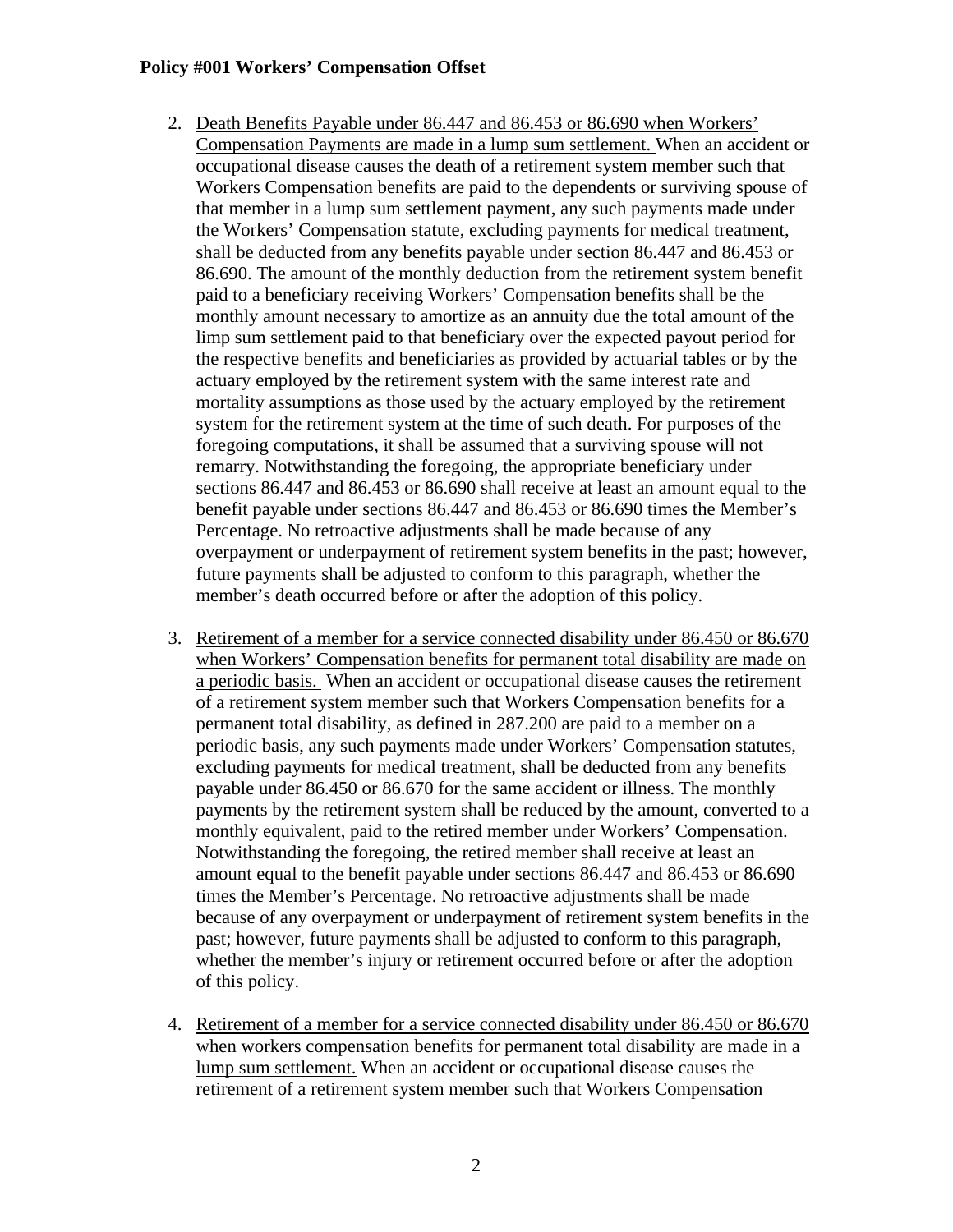#### **Policy #001 Workers' Compensation Offset**

benefits for a permanent total disability, as defined in 287.200 are paid to that retired member in a lump sum settlement, any such payments made under Workers' Compensation statutes, excluding payments for medical treatment, shall be deducted from any benefits payable under 86.450 or 86.670 for the same accident or illness. The amount of monthly deductions from retirement system benefits shall be the monthly amount necessary to amortize as an annuity due the total amount of the lump sum settlement over the remaining life expectancy of the retired member. The retirement system will consult its actuary or use actuarial tables to determine the retired member's life expectancy if none is given in the Workers' Compensation settlement agreement or other documents relative to the agreement; the discount rate and mortality assumptions used in the computations shall be those used by the retirement system at the time of the member's retirement. Such reduction shall be made for the life of the retired member. Notwithstanding the foregoing, the retired member shall receive at least a monthly amount equal to the benefit payable under sections 86.447 and 86.453 or 86.690 times the Member's Percentage. This paragraph shall apply to all retirement system members receiving any retirement system benefits from the date this policy is adopted, whether the injury and Workers' Compensation lump sum settlement occurred before or after this policy is adopted. The amount of monthly reduction shall be computed as if this policy were in effect on the date of the member's retirement. No retroactive adjustments shall be made because of any overpayment or underpayment of retirement system benefits in the past.

- 5. Retirement of a member for a service connected disability under 86.450 or 86.670 when workers' compensation benefits for permanent partial disability are made on a periodic basis. When an accident or occupational disease causes the retirement of a retirement system member such that Workers Compensation benefits for a permanent partial disability, as defined in 287.190 are paid to a member on a periodic basis, any such payments made under Workers' Compensation statutes, excluding payments for medical treatment, shall be deducted from any benefits payable under 86.450 or 86.670 for the same accident or illness. The monthly payments by the retirement system shall be reduced by the amount, converted to a monthly equivalent, paid to the retired member under Workers' Compensation. Notwithstanding the foregoing, the retired member shall receive at least an amount equal to the benefit payable under sections 86.447 and 86.453 or 86.690 times the Member's Percentage. Such reduced retirement system benefits shall be made until the retired member no longer receives Workers' Compensation payments for permanent partial disability; at that time the retied member's retirement system payment shall be the amount computed under section 86.450 or 86.670 with no offset. No retroactive adjustments shall be made because of any overpayment or underpayment of retirement system benefits in the past; however, future payments shall be adjusted to conform to this paragraph, whether the member's injury or retirement occurred before or after the adoption of this policy.
- 6. Retirement of a member for a service connected disability under 86.450 or 86.670 when workers' compensation benefits for permanent partial disability are made in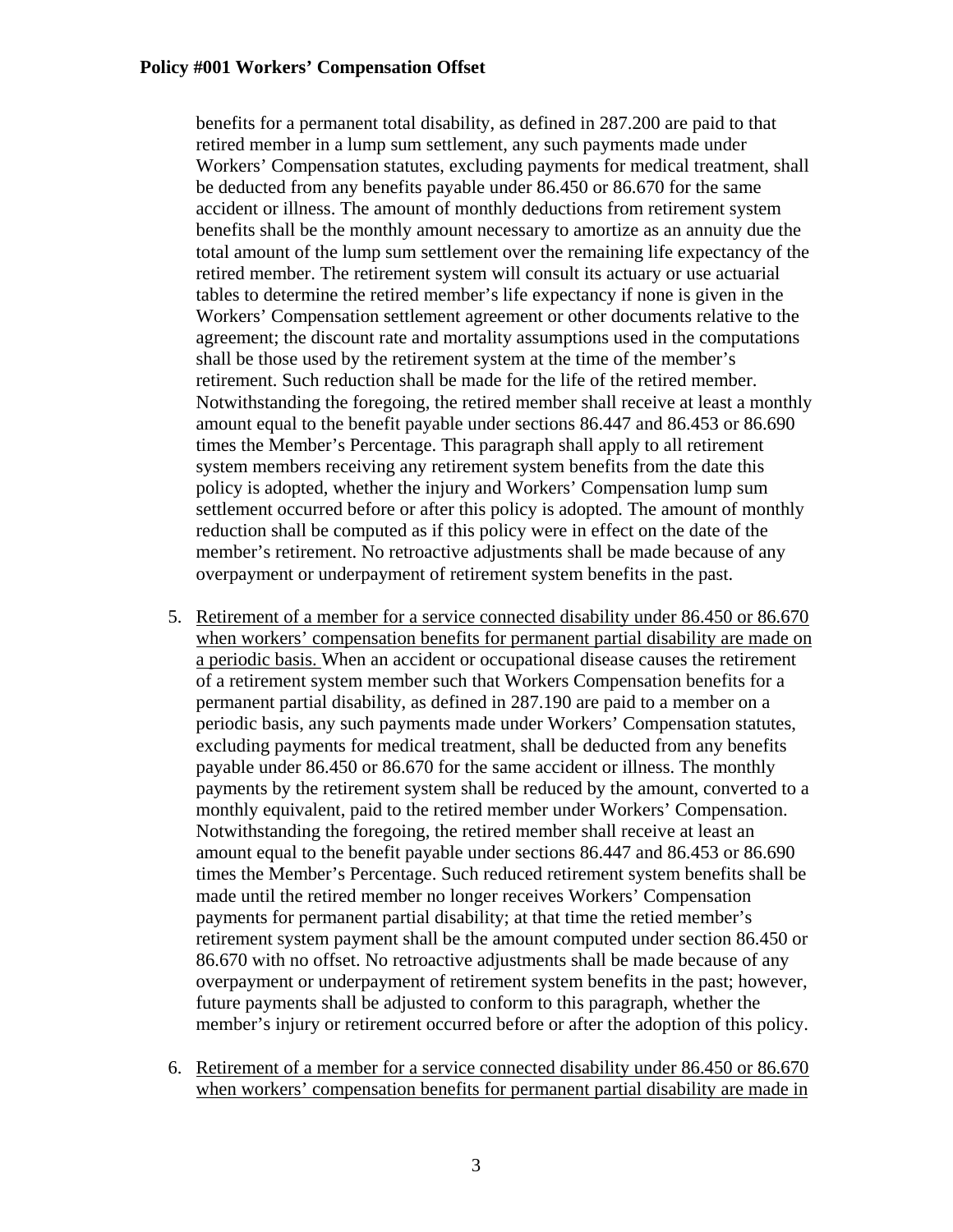a lump sum settlement. When an accident or occupational disease causes the retirement of a retirement system member such that Workers Compensation benefits for a permanent partial disability, as defined in 287.190 are paid to that retired member in a lump sum settlement, any such payments made under Workers' Compensation statute, excluding payments for medical treatment, shall be deducted from any benefits payable under 86.450 or 86.670 for the same accident or illness. The amount of monthly deductions from retirement system benefits shall be the amount shown in the settlement agreement or other documents relative to the agreement as the agreed rate of weekly compensation, adjusted to an equivalent monthly amount. If an agreed rate of compensation cannot be determined from such agreement or other relevant documents, the amount of the deduction shall be the weekly compensation as defined in 287.190.5 RSMo. 1978, or such comparable section in effect at the time of determination, adjusted to an equivalent monthly amount. The monthly retirement system payment to the retired member shall be reduced for the number of months necessary to amortize as an annuity due the lump sum settlement with payments equal to the monthly reduction as computed above; the discount rate used in the computations shall be the interest rate used by the retirement system actuary as the interest earnings assumption at the time of the member's retirement. After the retirement system benefits have been reduced for the required number of months, the retired member's retirement system payment shall be the amount computed under 86.450 or 86.670 with no offset. Notwithstanding the foregoing, the retired member shall receive at least a monthly amount equal to the benefit payable under sections 86.447 and 86.453 or 86.690 times the Member's Percentage. This paragraph shall apply to all retirement system members receiving any retirement system benefits from the date this policy is adopted, whether the injury and Workers' Compensation lump sum settlement occurred before or after this policy is adopted. The amount of monthly reduction shall be computed as if this policy were in effect on the date of the member's retirement. No retroactive adjustments shall be made because of any overpayment or underpayment of retirement system benefits in the past.

7. Cost of Living Adjustments. Whenever the Trustees shall increase or decrease the retirement system benefits of retired members or their dependents and beneficiaries with a cost of living adjustment, the adjustment to the retirement system benefits of a member or his dependents or beneficiaries whose benefits are reduced because of Worker's Compensation payments shall be applied to the Retirement System payments due before any reduction is made for Worker's Compensation payments. The new monthly amount paid shall be the adjusted retirement system benefit less the monthly payment attributed to Workers' Compensation payments as originally computed under sections 1 through 6. In any event, however, a member, his dependent, or beneficiary, shall receive at least an amount equal to the benefit payable by the retirement system before any offset or reduction times the member's percentage.